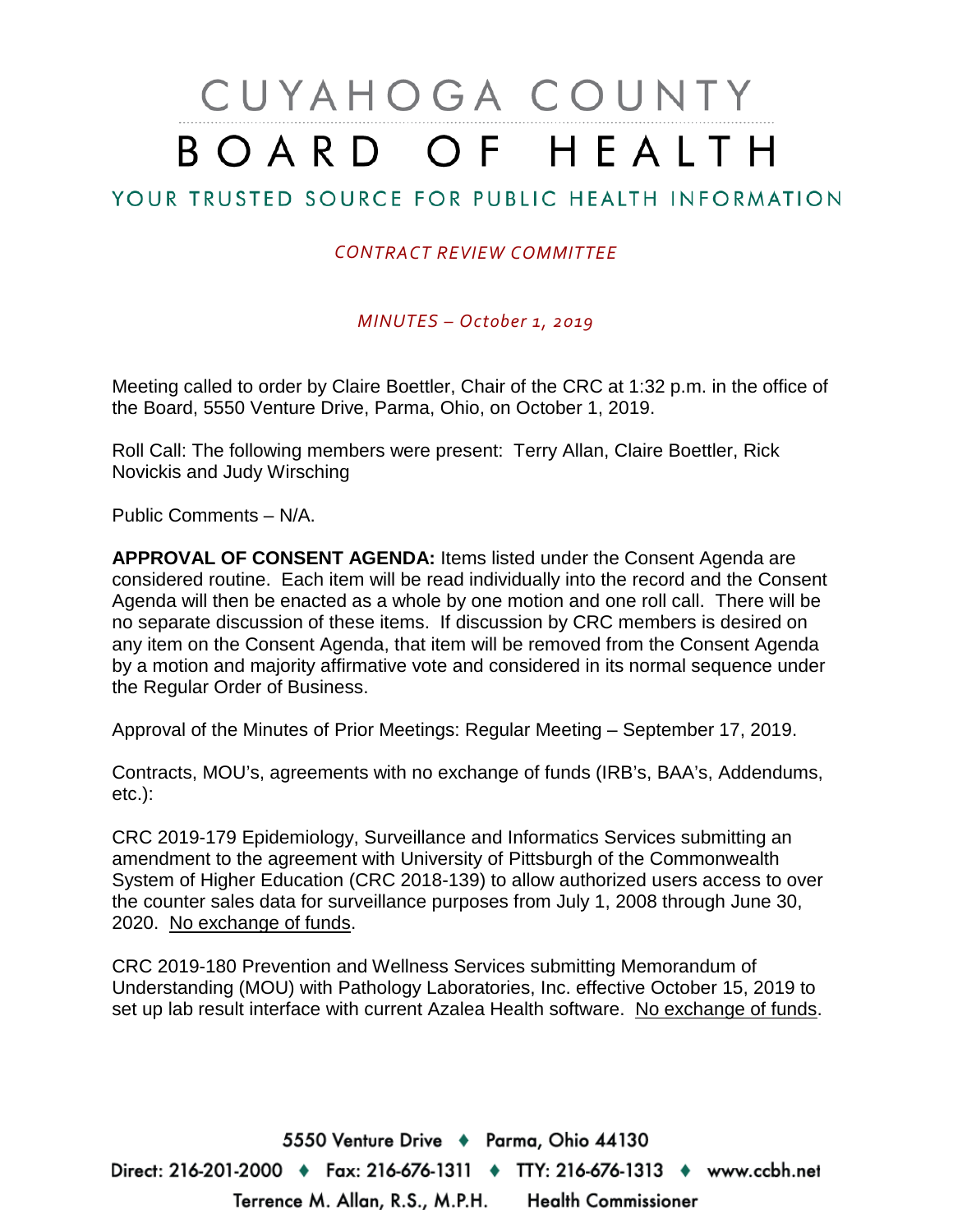It was moved by Judy Wirsching, seconded by Rick Novickis, that the consent agenda, including the minutes of the September 17, 2019 CRC meetings be approved.

The Secretary called the roll:

Ayes: Terry Allan, Claire Boettler, Rick Novickis and Judy Wirsching

#### **CONTRACTS AND AWARDS:**

Tabled Items

None

New Items For Review

Bid/Quote Openings ≥ \$25,000.00

Lead Program Bid Openings presented by: Stephanie McConoughey

It was moved by Rick Novickis, seconded by Terry Allan that the following quote (CRC 2019-181) for 1761-1763 Collamer, East Cleveland, Ohio 44112 be accepted as the lowest and best, and a recommendation that a contract be awarded to C.B. Mullins Construction, Co. in the amount of \$44,200.00 be submitted to the Board for approval (ref. enclosed).

The Secretary called the roll:

Ayes: Terry Allan, Claire Boettler, Rick Novickis and Judy Wirsching

Bid/Quote Openings < \$25,000.00

None

Expenditures: Contracts up to \$25,000.00

**None** 

Revenue Generating Agreements up to \$25,000.00

None

Contract Rescissions

None

5550 Venture Drive + Parma, Ohio 44130

Direct: 216-201-2000 ♦ Fax: 216-676-1311 ♦ TTY: 216-676-1313 ♦ www.ccbh.net Terrence M. Allan, R.S., M.P.H. **Health Commissioner**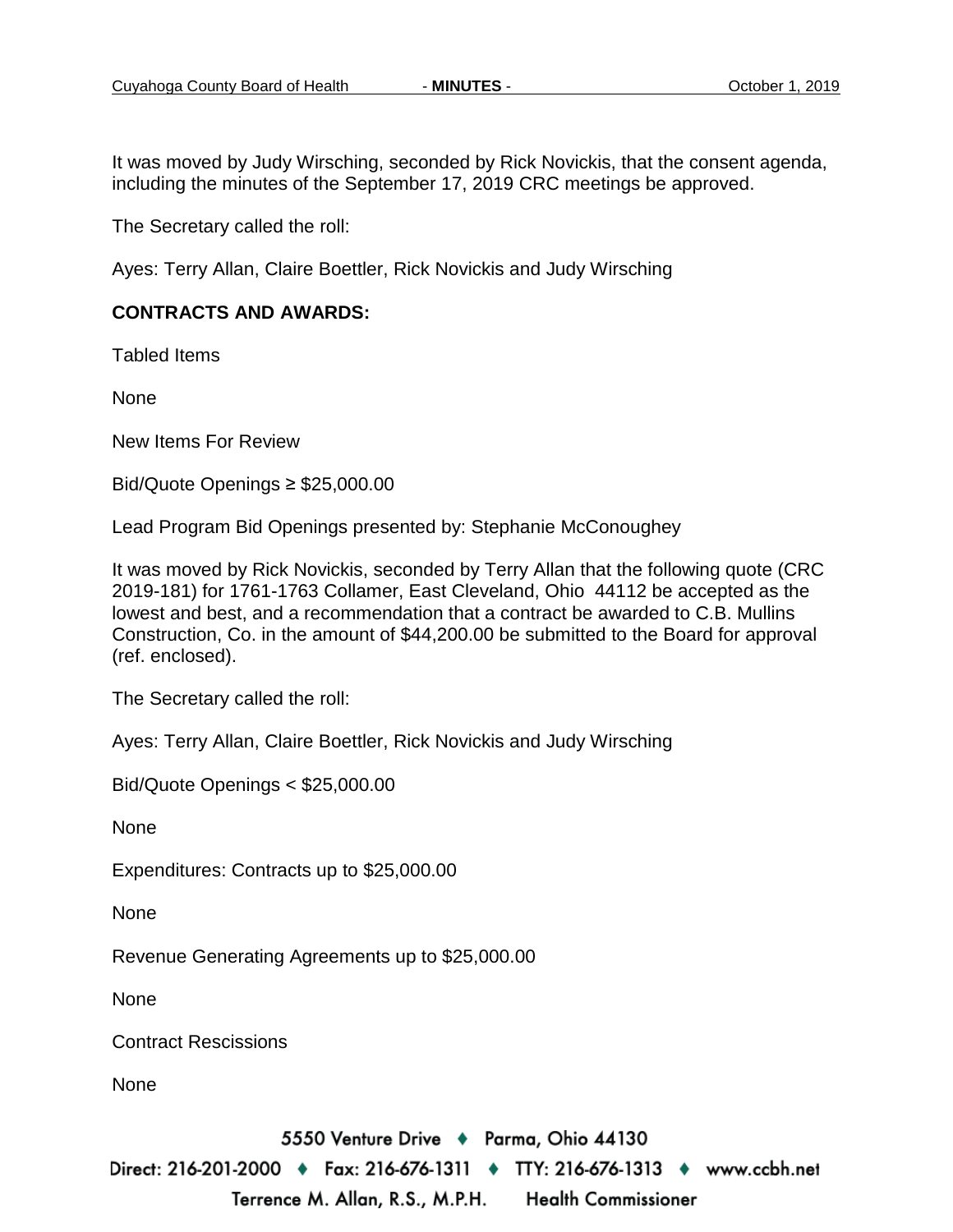Other Business.

Public Comment - N/A.

Thereupon, it was moved by Rick Novickis, seconded by Judy Wirsching, that the following Motion be adopted:

BE IT RESOLVED that the meeting be adjourned at 1:37 p.m.

The Secretary called the roll:

Ayes: Terry Allan, Claire Boettler, Rick Novickis and Judy Wirsching

Committee Chair

Clerk

5550 Venture Drive + Parma, Ohio 44130 Direct: 216-201-2000 • Fax: 216-676-1311 • TTY: 216-676-1313 • www.ccbh.net Terrence M. Allan, R.S., M.P.H. **Health Commissioner**